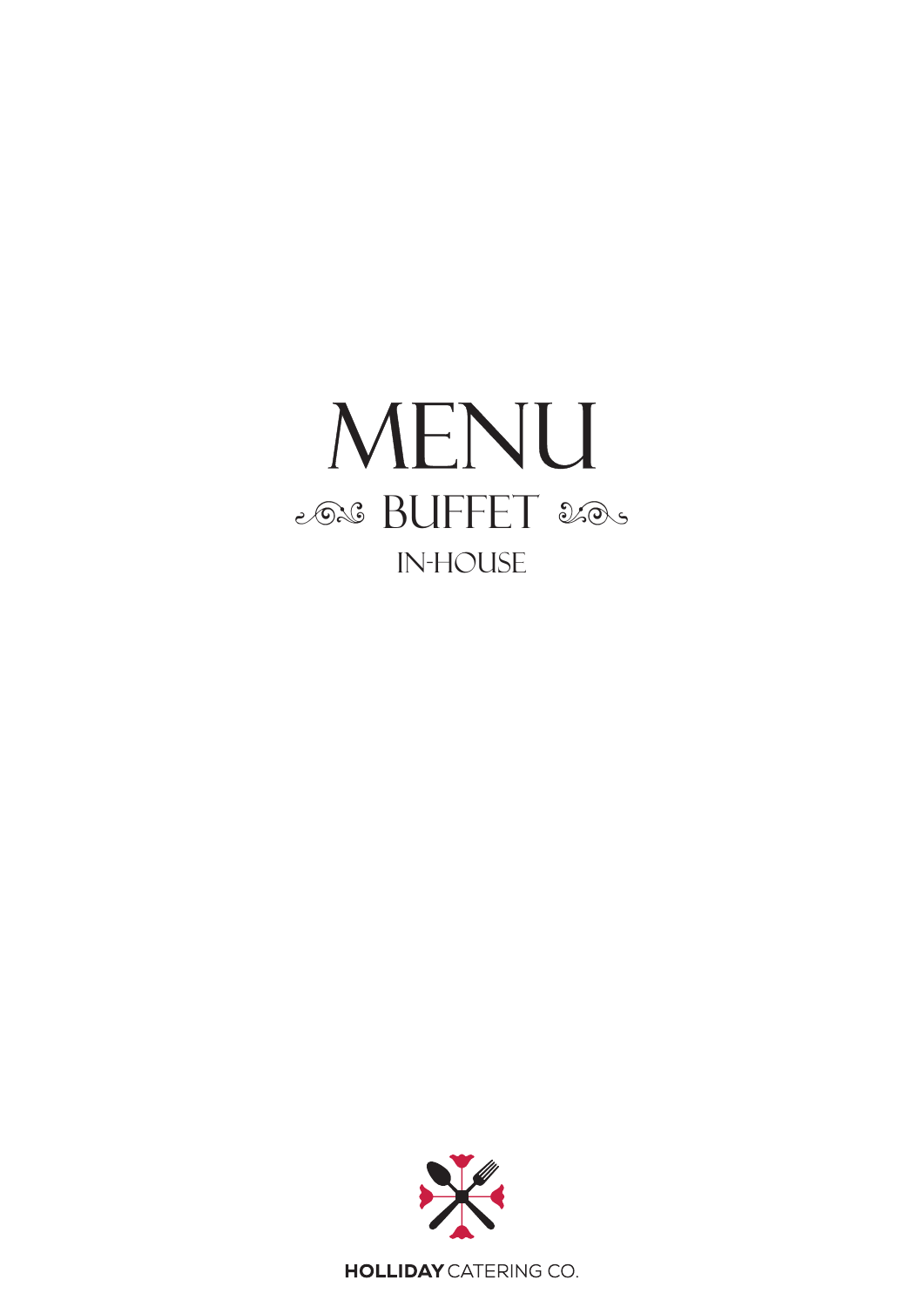HOLLIDAY CATERING CO.



## *Preparation before the Event*

• For Sri Ratu Convention Hall: Complimentary food tasting for 10 persons one month prior to the event

with minimum order  $Rp 120,000,000,$ -

• For The Vee Ballroom:

Complimentary food tasting for 10 persons one month prior to the event with minimum order  $Rp$  40,000,000,-

• For Blue Room or Red Room:

 $50\%$  discount on your food tasting with minimum order Rp  $20.000,000,$ -

 $\hat{\sigma}$ 

#### *On the Event Day*

Minimum 1 buffet line & 2 live cooking unique creation of Buffet Package Menu Two (2) bottles of sparkling juice for Champagne Pouring ceremony\* Free flow mineral water

 $\hat{\sigma}$ 

# *Package Benefits*

Free usage of venue up to 4 hours

Complimentary usage of electricity up to 20.000 watt for Sri Ratu Convention Hall Complimentary usage of electricity up to 15.000 watt for The Vee Ballroom Complimentary usage of electricity up to 10.000 watt for Blue Room / Red Room Complimentary usage of air conditioning up to 4 hours Complimentary usage of standard size stage (6x19 metres) for Sri Ratu Convention Hall Complimentary usage of standard size stage (5x11 metres) for The Vee Ballroom Complimentary usage of standard size stage (3,6x7 metres) for Blue Room / Red Room

#### Free usage of tables & chairs

Free usage of table clothes, cover seats & ribbon

Free decorative buffet & stall setting

Event permit

Twenty (20) free parking vouchers for family at Sri Ratu Convention Hall Valet parking service is available\*

 $\hat{\infty}$   $\hat{\infty}$   $\hat{\infty}$ 

This package & price may change without prior notice. This package is valid for the year 2018.



**managed by Holliday Group** HEAD OFFICE: Jl. Pemuda No. 35 Semarang 50139 Indonesia T +62 24 3545 900  $F + 62243542800$ e. sales@holliday.co.id www.holliday.co.id/catering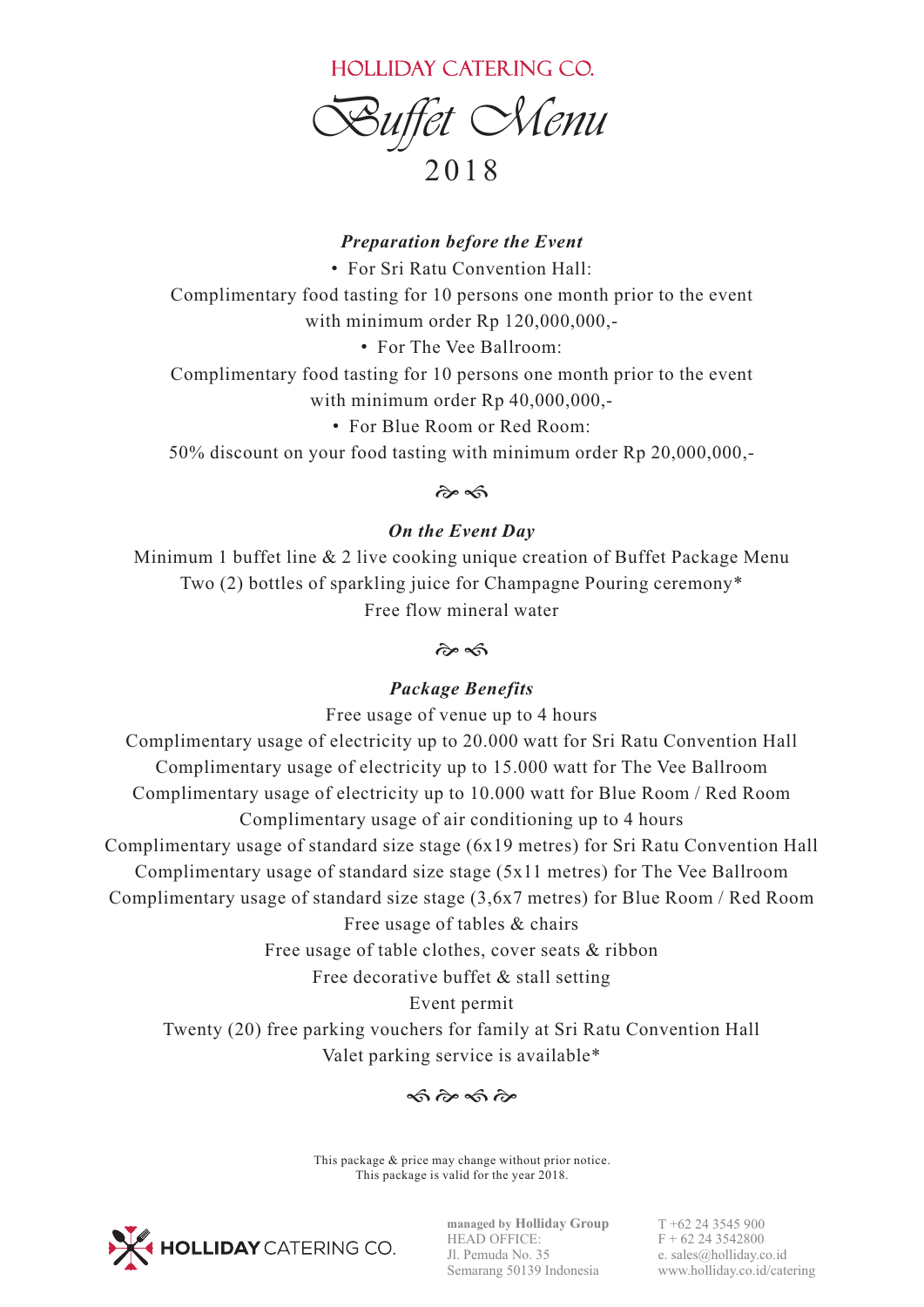INDONESIAN TRADITIONAL BUFFET MENU

*Bunga Rampai Menu*

Buffet Line

SUP DAGING SAPI DENGAN SAYURAN

AYAM BAKAR KECAP

GULAI IKAN KAKAP

OSENG KACANG PANJANG DENGAN UDANG & JAGUNG MUDA

BAKMI GORENG

NASI PUTIH



KERUPUK UDANG

KERUPUK TERUNG

KECAP LOMBOK

SAMBAL BAJAK

ACAR

Stall & Live Cooking

NASI UDUK RAJAWA *nasi uduk, bihun goreng, udang balado, tumis buncis wortel, ayam goreng terasi, brambang goreng, kerupuk bawang, sambal bajak*

LONTONG SATE AYAM *lontong, sate ayam, bumbu kacang, kecap manis, irisan cabe dan bawang merah* 

Dessert

ES DAWET *dawet, nangka, gula merah, santan*

BUAH POTONG

Drink

AIR MINERAL

SARI BUAH JERUK / SOFT DRINK

This package & price may change without prior notice. This package is valid for the year 2018.



**managed by Holliday Group** HEAD OFFICE: Jl. Pemuda No. 35 Semarang 50139 Indonesia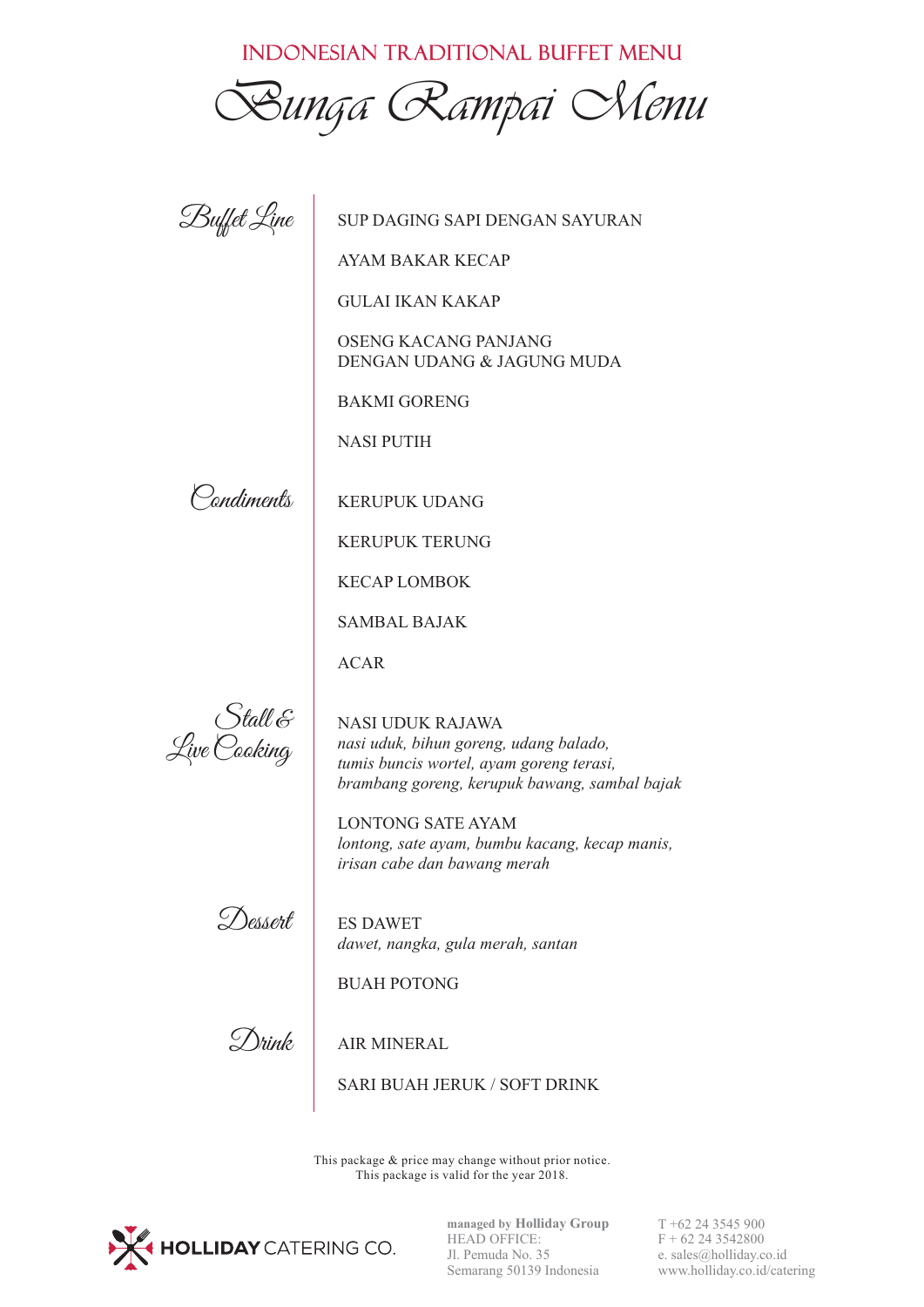ASIAN BUFFET MENU

*The Great Wall Menu*

| Soup<br>(STALL)             | GOLDEN EGG CHICKEN ROLL SOUP WITH VEGETABLES<br>sup ayam gulung emas dengan sayuran                |
|-----------------------------|----------------------------------------------------------------------------------------------------|
| Buffet Line                 | HONG KONG CENCIANG FRIED CHICKEN<br>ayam cenciang ala hongkong                                     |
|                             | <b>GOLDEN BEARD SQUID BALL</b><br>cumi rambutan saus asam manis                                    |
|                             | THAI STYLE DEEP FRIED SNAPPER FILLET<br>ikan kakap fillet saus ala thai                            |
|                             | STIR FRIED BABY BEANS WITH MINCED BEEF<br>baby buncis sapi cincang                                 |
|                             | <b>STEAMED RICE</b><br>nasi putih                                                                  |
| <sup>)</sup> ondiments      | <b>PRAWN CRACKERS</b><br>kerupuk udang                                                             |
|                             | <b>FRIED WONTON SKIN</b><br>kulit pangsit goreng                                                   |
|                             | <b>CHILI SAUCE</b><br>saus sambal                                                                  |
|                             | <b>CHINESE STYLE 'ACAR'</b><br>acar                                                                |
| Stall E<br>Live Cooking     | <b>JAPANESE CHICKEN RAMEN</b><br>ramen ayam jepang dengan sayuran<br>SIGNATURE DIM SUM CORNER      |
|                             | siomay seafood & pangsit sayur kucai                                                               |
| Dessert                     | BIRD NEST JELLY DESSERT WITH DRIED LONGAN (STALL)<br>es jelly sarang burung dengan lengkeng kering |
|                             | <b>SEASONAL FRESH FRUITS PLATTER</b><br>buah potong segar                                          |
| $\mathcal{D}_{\text{link}}$ | <b>MINERAL WATER</b><br>air mineral                                                                |
|                             | <b>ORANGE JUICE / SOFT DRINK</b><br>sari buah jeruk / soft drink                                   |

This package & price may change without prior notice. This package is valid for the year 2018.



**managed by Holliday Group** HEAD OFFICE: Jl. Pemuda No. 35 Semarang 50139 Indonesia

T +62 24 3545 900  $F + 62243542800$ e. sales@holliday.co.id www.holliday.co.id/catering